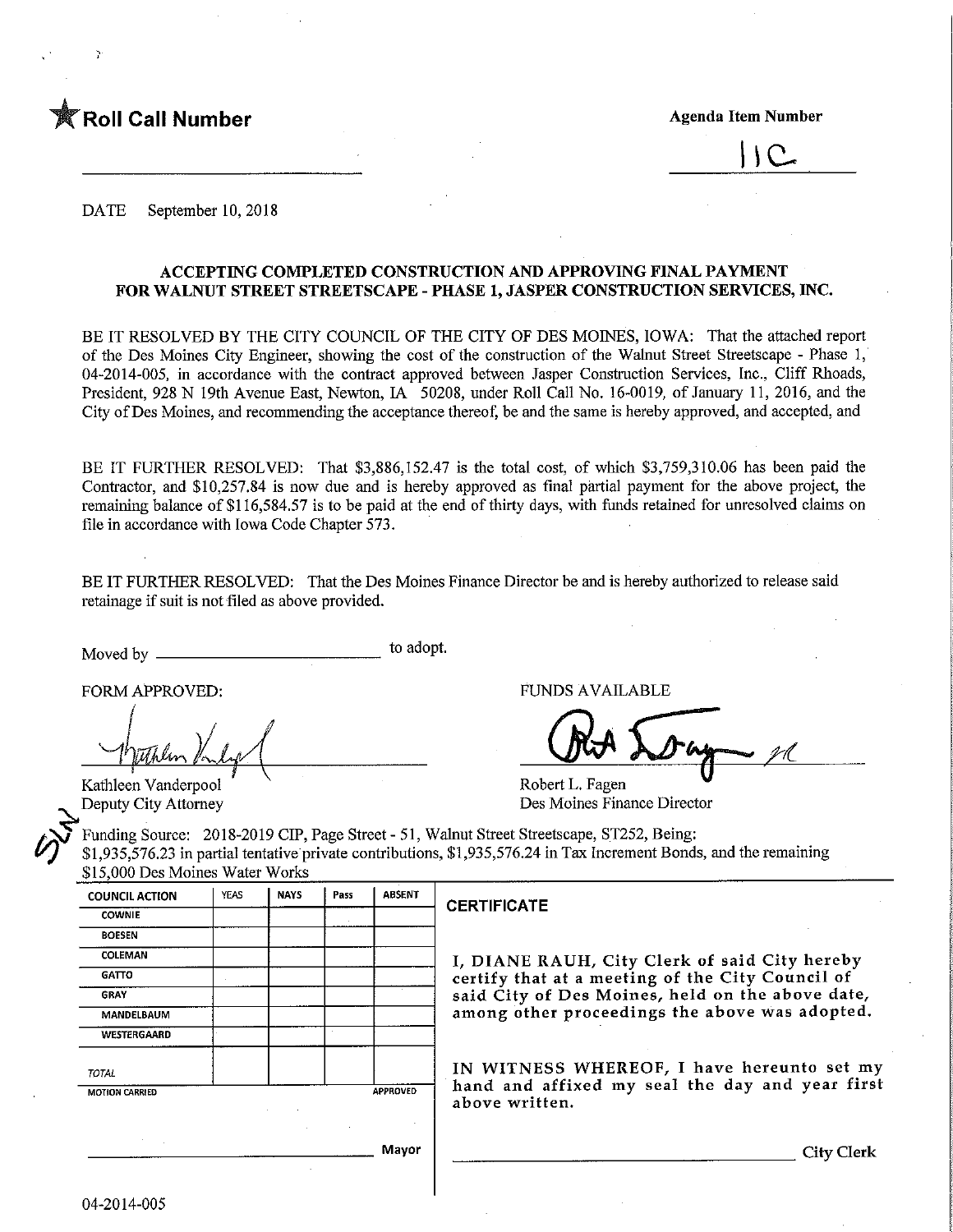$\mathbf{q}^{\prime}$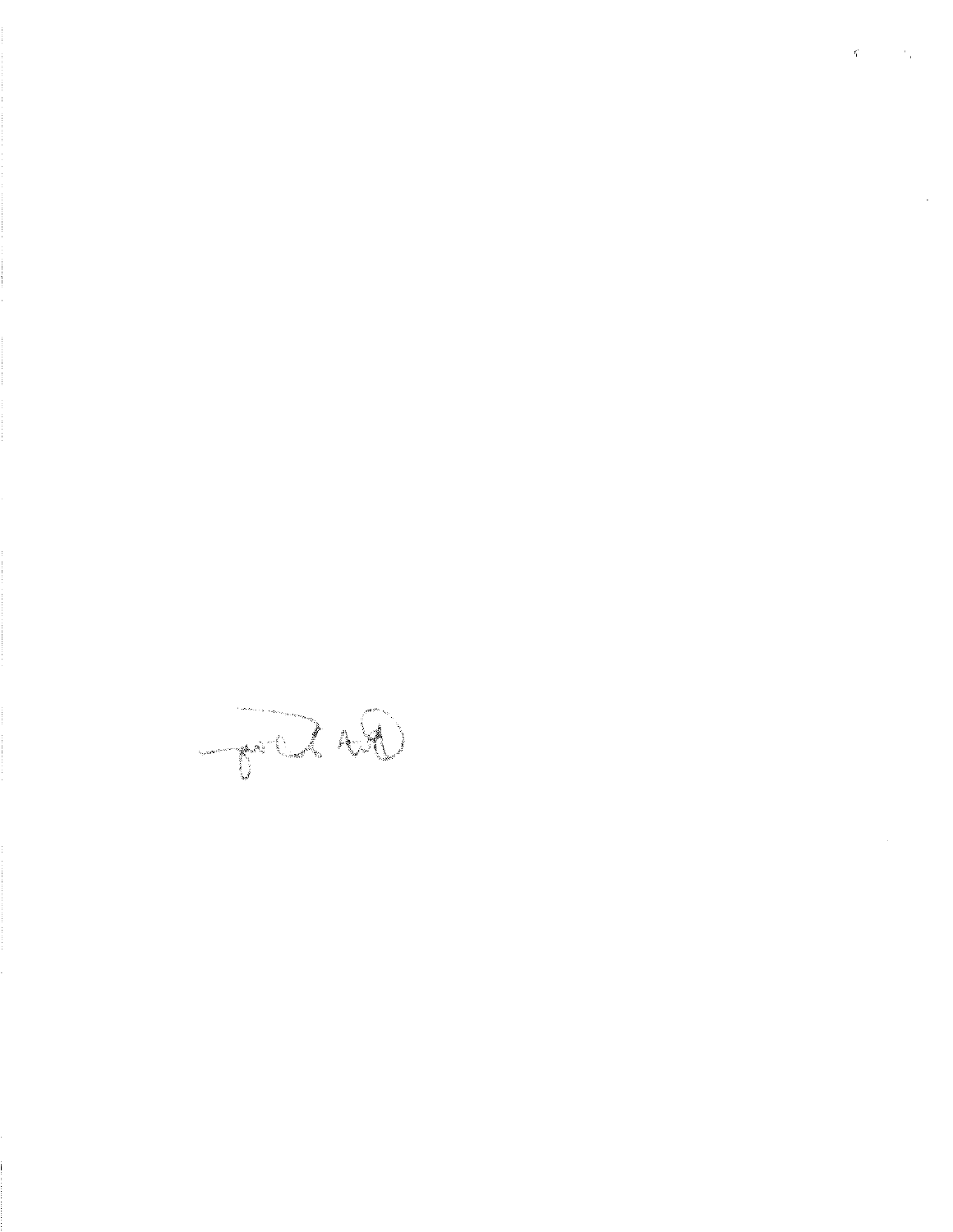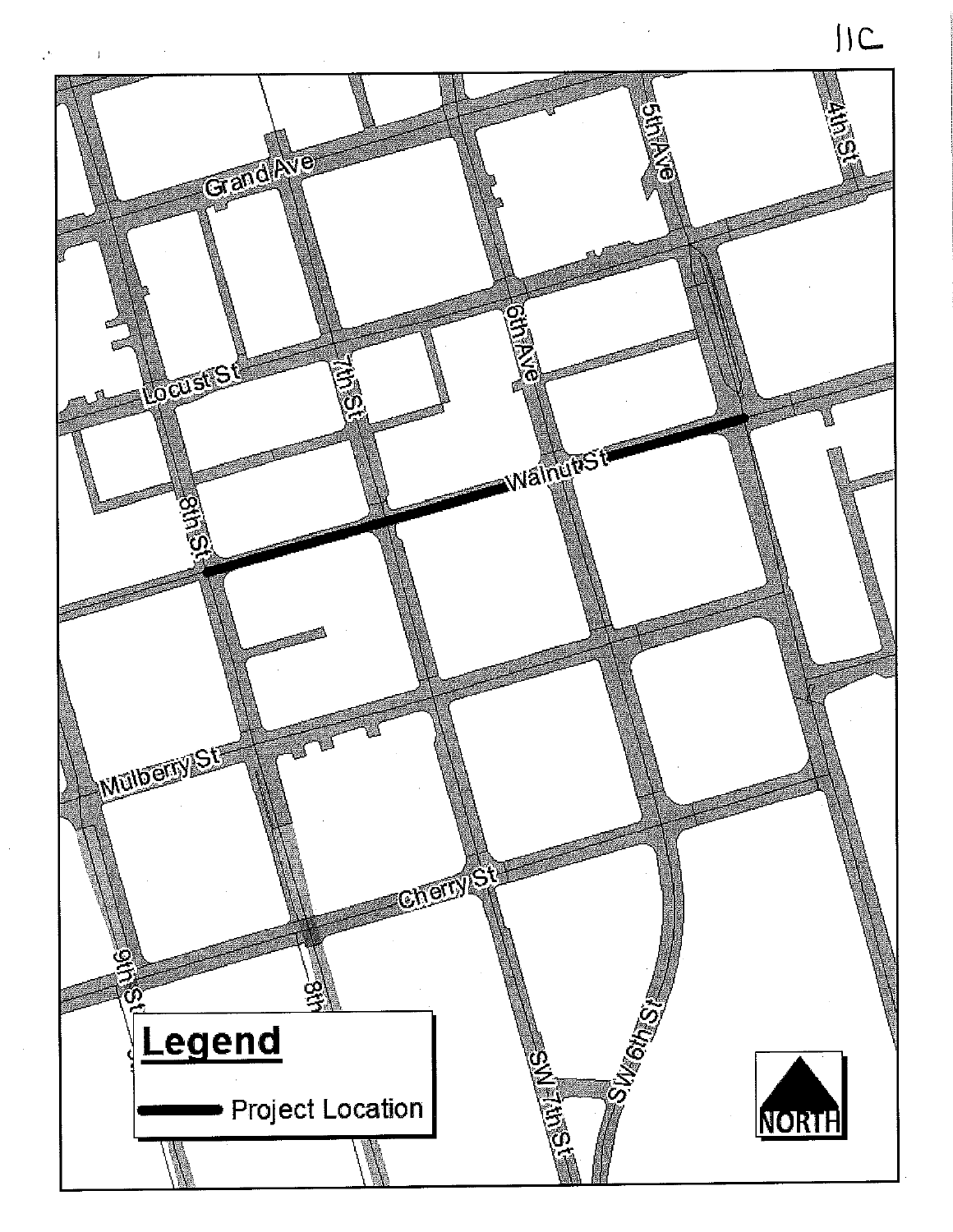# ENGINEERING DEPARTMENT CITY OF DES MOINES, IOWA

 $\mathcal{C}$ 

 $\mathbf{1}$ 



# PROJECT SUMMARY

Walnut Street Streetscape - Phase 1

# Activity ID 04-2014-005

On January 11, 2016, under Roll Call No. 16-0019, the Council awarded the contract for the above improvements to Jasper Construction Services, Inc., in the amount of \$4,147,718.75. Tabulated below is a history of project change orders.

| Change<br>Order No. | <b>Initiated By</b> | <b>Description</b>                                                                                                                                                                                    | Amount         |
|---------------------|---------------------|-------------------------------------------------------------------------------------------------------------------------------------------------------------------------------------------------------|----------------|
| $\perp$             | City                | 9/20/2016                                                                                                                                                                                             | \$24,318.88    |
|                     |                     | Remove several exposed foundations and footings that were<br>encountered, paint traffic signal cabinets, repair existing<br>storm sewer manhole, repair leaking water service into<br>Capital Square. |                |
| 2                   | Contractor          | 1/26/2018                                                                                                                                                                                             | \$18,325.72    |
|                     |                     | Addtional removal and restoration on the project. Place<br>water service to meter pit.                                                                                                                |                |
| 3                   | City                | 6/29/2018                                                                                                                                                                                             | \$(314,785.97) |
|                     |                     | Adjust contract to as-built quantities.                                                                                                                                                               |                |
| 4                   | Contractor          | 8/9/2018                                                                                                                                                                                              | \$10,575.09    |
|                     |                     | Adjust Pavement Marking Quantities to match As – Built.                                                                                                                                               |                |
|                     |                     | <b>Original Contract Amount</b>                                                                                                                                                                       | \$4,147,718.75 |
|                     |                     | <b>Total Change Orders</b>                                                                                                                                                                            | \$(261,566.28) |
|                     |                     | Percent of Change Orders to Original Contract                                                                                                                                                         | $(6.31)\%$     |
|                     |                     | <b>Total Contract Amount</b>                                                                                                                                                                          | \$3,886,152.47 |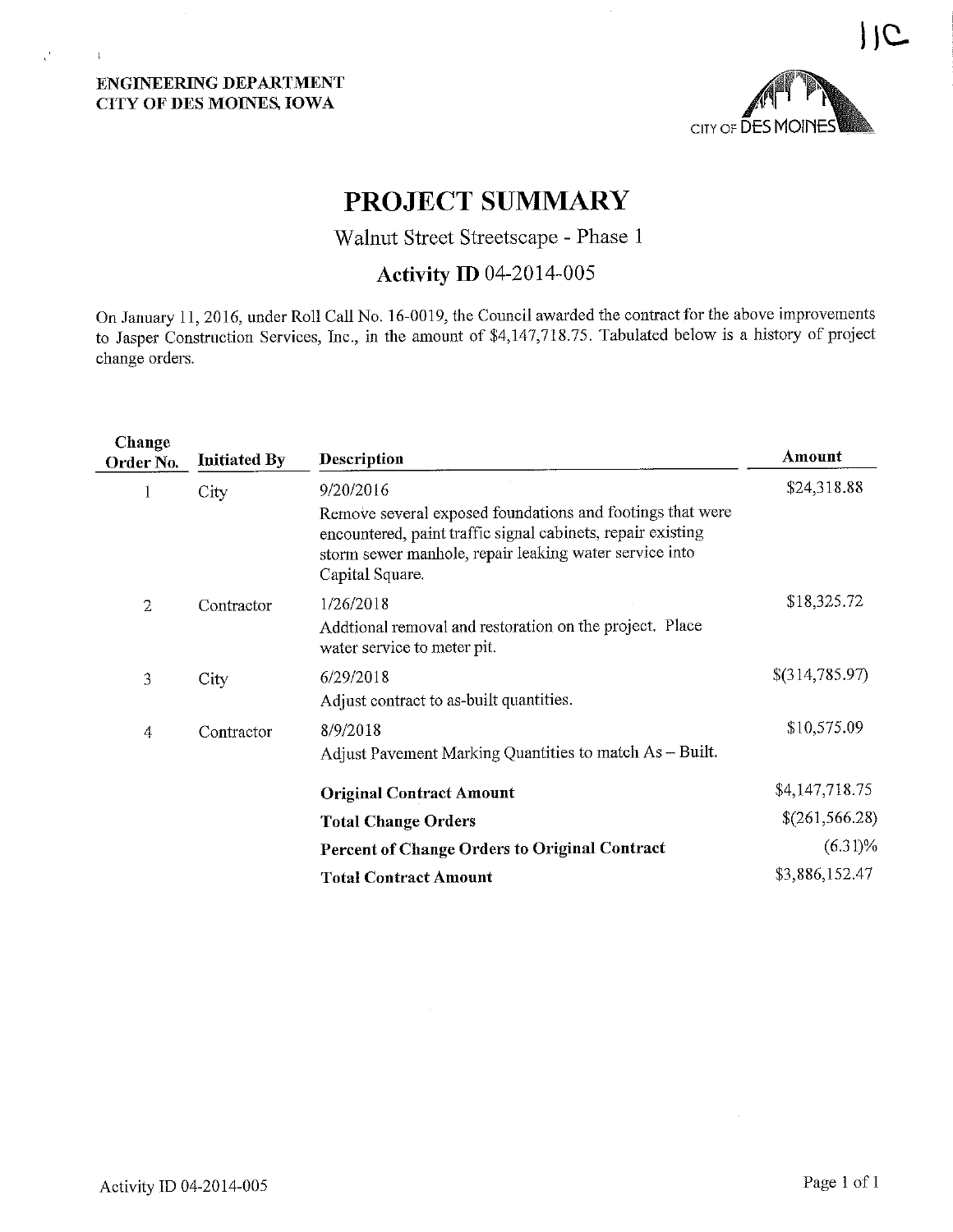September 10,2018

 $\Lambda$ 



#### **CERTIFICATION OF COMPLETION**

#### **AGENDA HEADING:**

Accepting completed construction and approving final payment for the Walnut Street Streetscape - Phase 1, Jasper Construction Services, Inc.

#### SYNOPSIS:

Approve the Engineer's Certification of Completion, accept construction of said improvement, and authorize final payment to the contractor.

#### FISCAL IMPACT:

# Amount: \$3,886,152.47 As-Built Contract Cost

Funding Source: 2018-2019 CIP, Page Street - 51, Walnut Street Streetscape, ST252, Being: \$1,935,576.23 in partial tentative private contributions, \$1,935,576.24 in Tax Increment Bonds, and the remaining \$15,000 Des Moines Water Works

#### CERTIFICATION OF COMPLETION:

On January 11, 2016, under Roll Call No. 16-0019, the City Council awarded a contract to Jasper Construction Services, Inc., Cliff Rhoads, President, 928 N 19th Avenue East, Newton, IA 50208 for the construction of the following improvement:

Walnut Street Streetscape - Phase 1, 04-2014-005

The improvement includes construction of sidewalks, site furnishings, plantings, Portland Cement Concrete curb and pavement, traffic signals, and Hot Mix Asphalt (HMA) pavement overlay, together with the necessary removals, earthwork, clearing and grubbing, erosion control, storm sewers, traffic control; all in accordance with the contract documents, including Plan File Nos. 558-059/213 at Walnut Street from 5th Street to 8th Street, Des Moines, Iowa

I hereby certify that the construction of said Walnut Street Streetscape - Phase 1, Activity ID 04-2014-005, has been completed in substantial compliance with the terms of said contract, and I hereby recommend that the work be accepted. The work commenced on April 11, 2016, and was completed on August 23, 2018.

Cify Hall • 400 Robert D, Ray Drive • Des Moines • Iowa • 50309-1891

 $\mathbf{1}$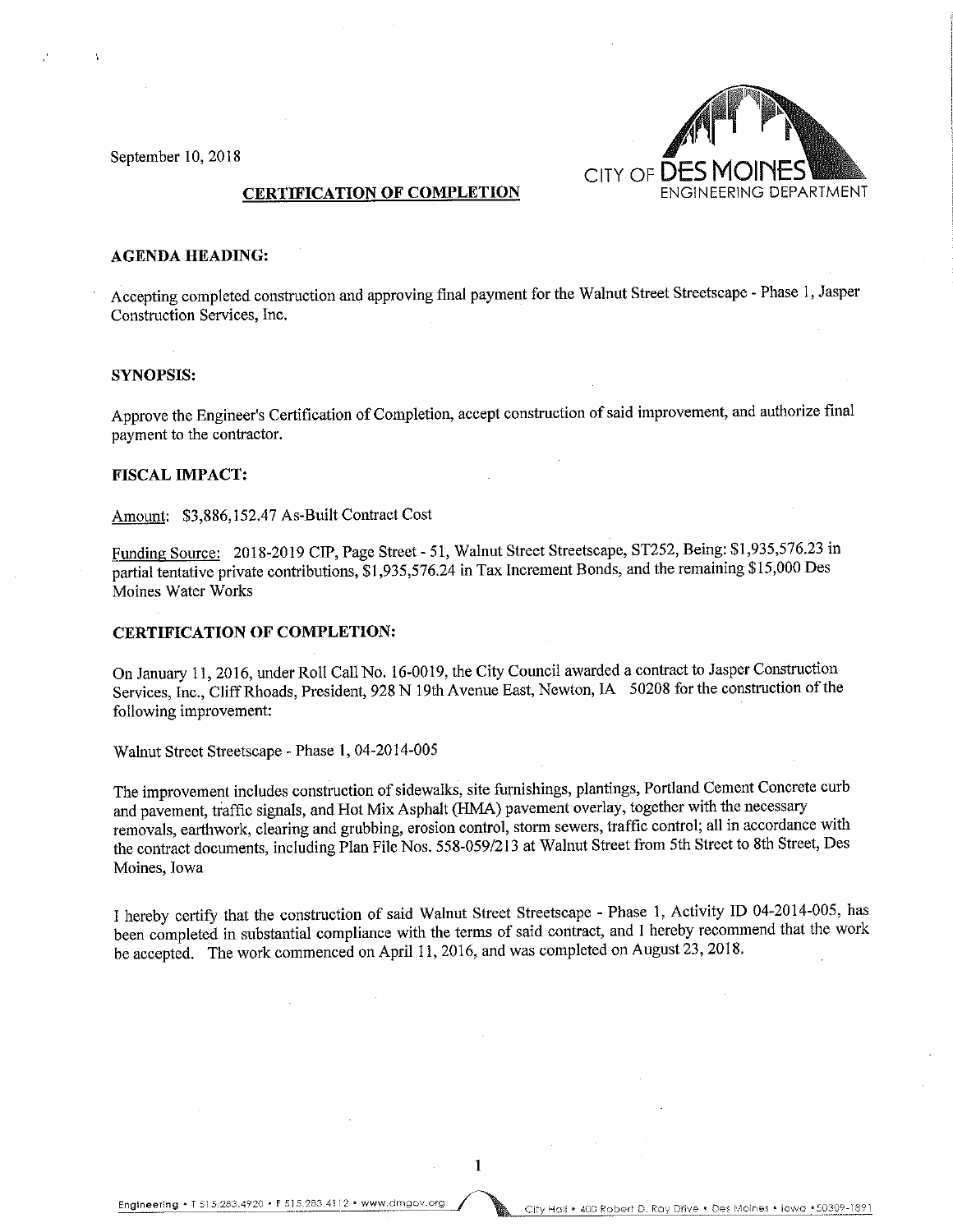I further certify that \$3,886,152.47 is the total cost of said improvement, of which \$3,759,310.06 has been paid the Contractor and \$10,257.84 is now due and is hereby approved as final partial payment for the above project, the remaining balance of \$116,584.57 is to be paid at the end of thirty days, with funds retained for unresolved claims on file in accordance with Iowa Code Chapter 573. The amount of completed work is shown on the attached Estimate of Construction Completed.

Steven 2 Pulver @

Steven L. Naber, P.E. Des Moines City Engineer

Engineering • T 515.283.4920 • F 515.283.4112 • www.dmgov.org

City Hall . 400 Robert D. Ray Drive . Des Moines . Iowa . 50309-1891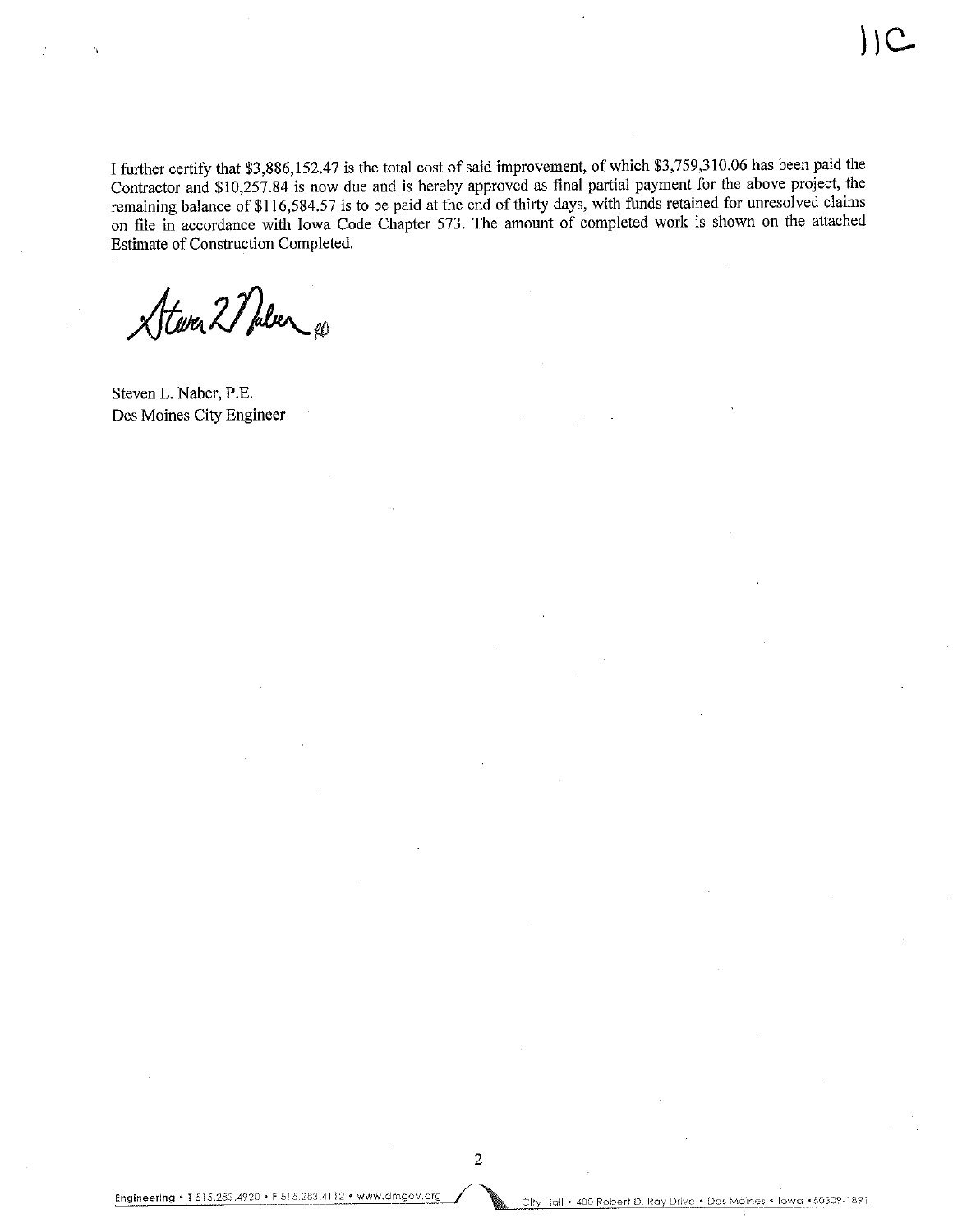#### ENGINEERING DEPARTMENT CITY OF DES MOINES, IOWA



#### **ESTIMATE OF CONSTRUCTION COMPLETED** FOR WORK DONE FROM 6/26/2018 to 8/8/2018/2018 **FINAL PAYMENT**

# PROJECT: WALNUT STREET STREETSCAPE - PHASE 1 JASPER CONSTRUCTION SERVICES, INC.

**UNITS** CONSTRUCTED LINE NO DESCRIPTION UNIT **ESTIMATED** AUTHORIZED TO DATE UNIT PRICE TOTAL AMOUNT Removal of Structure, Intake **EACH**  $\mathbf{1}$ 4.00 3.00 3.00 \$1,500.00 \$4,500.00  $\mathbf{2}$ Clearing and Grubbing LS. 1.00 1.00  $1.00$ \$38,000.00 \$38,000.00  $\overline{3}$ Removal of Type A Concrete Sidewalk SY 358.00 242.80 242.80 \$30,00 \$7,284.00 Removal of Curb (Save Footing) 1476.70  $\overline{4}$  $\operatorname{LF}$ 1055.00 1476.70 \$15.00 \$22,150.50 Removal of Bench  $5^{\circ}$ **EACH** 6.00 6.00 6.00 \$750.00 \$4,500.00 6 Removal of Newspaper Enclosure **EACH** 6.00 4.00 4.00 \$1,000.00 \$4,000.00 Removal of Miscellaneous Electrical Items  $\tau$ LS. 1.00 1.00 1.00 \$42,000.00 \$42,000.00  $\mathbf{g}$ Removal of Street Pavers Concrete Sub-Base **SY** 1279.00 2576.82 2576.82 \$103,072.80 \$40.00 Removal of Curb and Footing 9  $LF$ 1374.00 1472.00 1472.00 \$20.00 \$29,440.00 10 Removal of Bus Shelter **EACH** 3.00  $3.00$ 3.00 \$1,000.00 \$3,000.00 Removal of Precast Planter 11 **EACH** 12.00  $6.00$  $6.00$ \$1,500.00 \$9,000.00  $12$ Removal of Pavers and Setting Bed  $SY$ 8309.00 8138.70 8138.70 \$284,854.50 \$35,00 Removal of Sidewalk Pavers Concrete Sub-Base 13 SY 1093.00 2218.88 2218.88 \$66,566.40 \$30.00 14 Traffic Control LS 1.00 1.00 1.00 \$35,000.00 \$35,000.00  $\overline{15}$ Flaggers / (Uniform Officer) **DAYS** 270.00 31.50 31.50 \$425.00 \$13,387.50 Mobilization  $1.00$  $16$ LS. 1.00 1.00 \$314,000.00 \$314,000.00 Storm Sewer, Trenched, RCP, 12" Dia.  $17$  $\operatorname{LF}$ 51.00 15.00 15.00 \$150.00 \$2,250.00 Removal of Storm Sewer, RCP, 12" Dia.  $18$  $\mathbf{L}\mathbf{F}$ 4.00 12.50 12.50  $$1,250.00$ \$100.00 Subdrain, Perforated A-2000, 6" 19  $\mathbf{LF}$ 609.00 639.50 639.50 \$33.50 \$21,423.25  $\overline{20}$ Subdrain, Non Perforated A-2000, 6" **EACH** 358.00 260.00  $260.00$ \$35.00 \$9,100.00 Subdrain Cleanout, Type 'A-2', SUDAS Figure 4040.232 21 **EACH**  $13.00$ 7.00 13.00 \$1,000.00 \$13,000.00 Subdrain Cleanout, Type 'B', SUDAS Figure 4040.232 22 **EACH** 3.00 1.00 1.00 \$2,000.00 \$2,000.00  $\overline{23}$ Subdrain Outlets and Connections, SUDAS Figure 4040.233, 6" **EACH** 8.00 15.00 15.00 \$11,250.00 \$750.00 24 Flowable Mortar  $\overline{\text{CY}}$ 30.00  $22.00$ 22.00 \$200.00 \$4,400.00 25 Fire Hydrant Assembly Relocation **EACH** 1.00 3.00 1.00 \$15,000.00 \$15,000.00 Fire Hydrant Assembly Removal 26 **EACH** 1.00 1.00 1.00 \$5,000.00 \$5,000.00 Water Service Stop Box, New Housing 27 **EACH** 22.00 5.00 5.00 \$1,000.00 \$5,000.00 Water Service Stop Box, Relocate 28 **EACH** 9.00  $0.00$  $0.00$ \$1,500.00 \$0.00 Manhole Type SW-401 SUDAS Figure 4040.233 29 **EACH** 7.00  $2.00$  $2.00$ \$6,000.00 \$12,000.00 Intake Type SW-505, SUDAS Figure 6010.505 **EACH** 30 1.00  $1.00$ 1.00 \$6,000.00 \$6,000.00 31 Intake Type SW-511, SUDAS Figure 6010.511 **EACH**  $3.00$  $2.00$ 2.00 \$16,000.00 \$8,000.00 32 Casting Adjustment, Minor **EACH**  $25.00$ 42.00 25.00 \$15,000.00 \$600.00 33 Intake Adjustment, Minor **EACH** 6.00 11.00 11.00 \$11,000.00 \$1,000.00  $34$ Connection to Existing Manhole  $0.00$ **EACH** 2.00  $0.00$ \$1,000.00 \$0.00

Proj No: None Activity ID: 04-2014-005 Date: 8/9/2018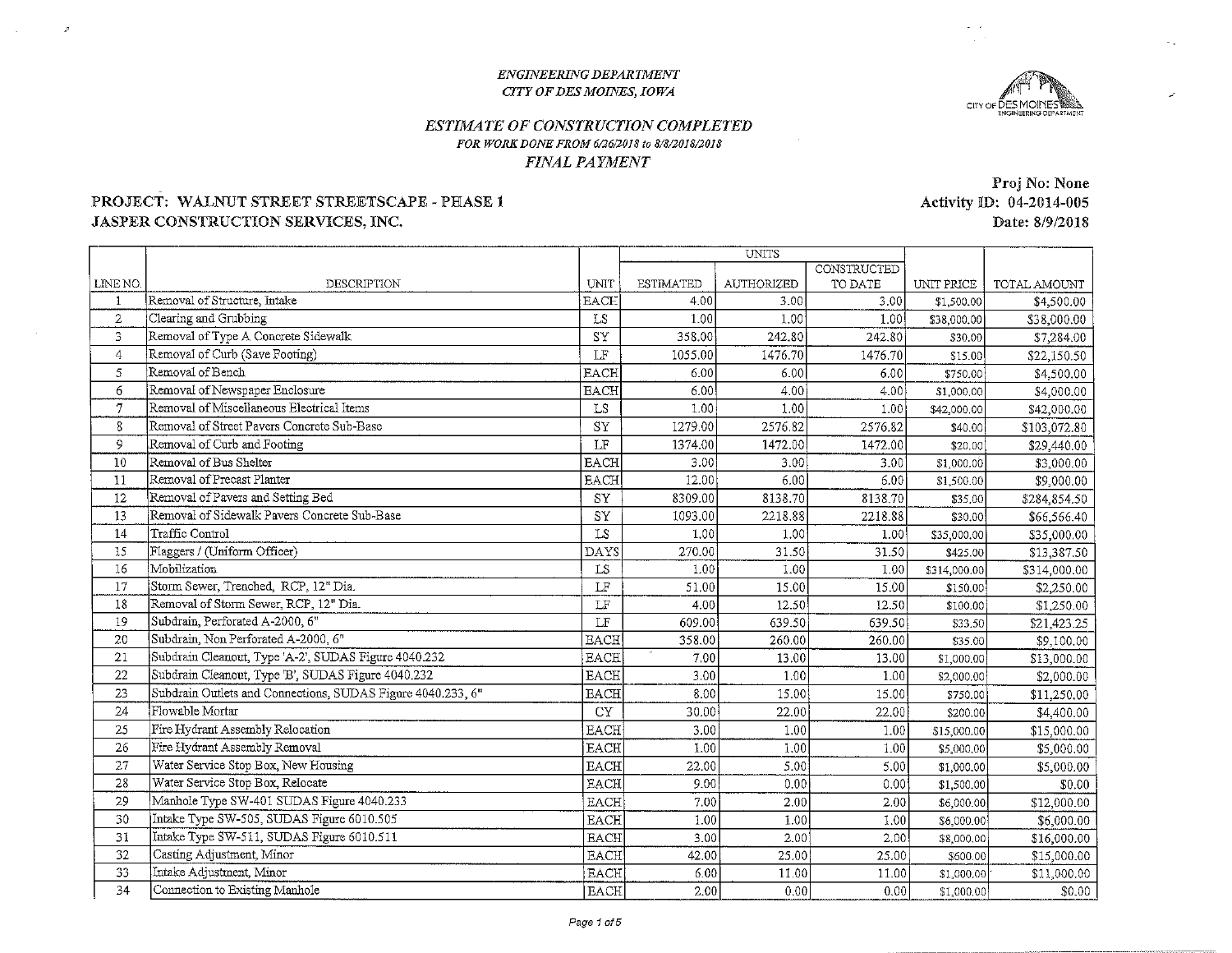|                 |                                                              |                        |                  | <b>UNITS</b> |             |             |              |
|-----------------|--------------------------------------------------------------|------------------------|------------------|--------------|-------------|-------------|--------------|
|                 |                                                              |                        |                  |              | CONSTRUCTED |             |              |
| LINE NO.        | DESCRIPTION                                                  | UNIT                   | <b>ESTIMATED</b> | AUTHORIZED   | TO DATE     | UNIT PRICE  | TOTAL AMOUNT |
| 35              | Temporary Traffic Signalization                              | LS                     | 1.00             | 1.00         | 1.00        | \$40,000.00 | \$40,000.00  |
| 36              | Sidewalk, PCC, 5"                                            | $\overline{\text{SY}}$ | 6600.00          | 0.00         | 0.00        | \$75,00     | \$0.00       |
| 37              | Pavement, PCC 6" Sub base                                    | SY                     | 359.00           | 695.75       | 695.75      | \$70.00     | \$48,702.50  |
| 38              | Pavement, PCC 6" Finished Class 'A' Walk                     | ${\rm SY}$             | 901.00           | 496.77       | 496.77      | \$80.00     | \$39,741.60  |
| 39              | Pavement, PCC 8" Sub base                                    | ${\rm SY}$             | 1582.00          | 2087.75      | 2087.75     | \$90.00     | \$187,897.50 |
| 40              | Precast Unit Pavers                                          | $\overline{SY}$        | 3444.00          | 3450.03      | 3450.03     | \$170.00    | \$586,505.10 |
| 41              | HMA (3M ESAL) Surface, 1/2-in, PG 64-22                      | <b>TON</b>             | 1400.00          | 1169.96      | 1169.96     | \$130.00    | \$152,094.80 |
| 42              | PCC Curb                                                     | LF                     | 2030.00          | 1580.75      | 1580.75     | \$55,00     | \$86,941.25  |
| 43              | PCC Thickened Edge at Planter                                | LF                     | 750.00           | 777.20       | 777.20      | \$15,00     | \$11,658.00  |
| 44              | Detectable Warnings, Cast Iron                               | $S\overline{F}$        | 708.00           | 674.00       | 674.00      | \$70.00     | \$47,180.00  |
| 45              | Temporary Pavement - PCC                                     | ${\rm SY}$             | 20.00            | 7.30         | 7.30        | \$55.00     | \$401.50     |
| 46              | Temporary Pavement - Hot Mix Asphalt                         | SY                     | 150.00           | 616.00       | 616.00      | \$150.00    | \$92,400.00  |
| 47              | Milling                                                      | SY                     | 408.00           | 142.80       | 142.80      | \$35.00     | \$4,998.00   |
| 48              | Permanent Tape Mark, Preform Polymer Marking Material        | $\mathbf{L}\mathbf{F}$ | 3000.00          | 0.00         | 0.00        | \$11.50     | \$0.00       |
| 49              | Excavation, Class 13                                         | CY                     | 432.00           | 360.00       | 360.00      | \$40.00     | \$14,400.00  |
| 50              | Excavation of Existing Soil at Planting Pits                 | CY                     | 495.00           | 490.00       | 490.00      | \$50.00     | \$24,500.00  |
| 51              | Subgrade Prepartion                                          | <b>CY</b>              | 3076.00          | 2819.67      | 2819.67     | \$20.00     | \$56,393.40  |
| 52              | Replacement of Unsuitable Backfill                           | CY                     | 300.00           | 71.50        | 71.50       | \$40.00     | \$2,860.00   |
| 53              | Class A Roadstone                                            | TON                    | 636.00           | 1338.26      | 1338.26     | \$60.00     | \$80,295.60  |
| 54              | Filter Socks, 8-inch                                         | LF                     | 190.00           | 0.00         | 0.00        | \$8.00      | \$0.00       |
| 55              | Filter Socks, Removal                                        | $\mathbf{L}\mathbf{F}$ | 190.00           | 0.00         | 0.00        | \$2.00      | \$0.00       |
| $\overline{56}$ | Inlet Protection Device, Maintenance                         | EACH                   | 19.00            | 0.00         | 0.00        | \$200.00    | \$0.00       |
| 57              | Temporary Fence, Orange Plastic, 4' HGT.                     | $\mathbf{L}\mathbf{F}$ | 2160.00          | 1846.00      | 1846.00     | \$8.00      | \$14,768.00  |
| 58              | Topsoil, Compost-amended                                     | CY                     | 550.00           | 433.78       | 433.78      | \$70.00     | \$30,364.60  |
| 59              | Plants, Bulb, Furnished and Installed                        | EACH                   | 1240.00          | 1400.00      | 1400.00     | \$10,00     | \$14,000.00  |
| 60              | Plants, Ground Cover, Furnished and Installed                | <b>EACH</b>            | 1455.00          | 788.00       | 788.00      | \$15.50     | \$12,214.00  |
| 61              | Plants, Grasses, #1, Furnished and Installed                 | <b>EACH</b>            | 206.00           | 121.00       | 121.00      | \$20.00     | \$2,420.00   |
| 62              | Plants, Perennial Plant, Furnished and Installed             | <b>EACH</b>            | 388.00           | 252.00       | 252.00      | \$23,00     | \$5,796.00   |
| 63              | Plants, Shrubs, #3, Furnished and Installed                  | <b>EACH</b>            | 70.00            | 69.00        | 69.00       | \$115.00    | \$7,935.00   |
| 64              | Plants, Shrubs, #5, Furnished and Installed                  | <b>EACH</b>            | 98.00            | 115.00       | 115.00      | \$85.00     | \$9,775.00   |
| 65              | Plants, Trees, 2.5 <sup>"</sup> CAL, Furnished and Installed | <b>EACH</b>            | 27.00            | 26.00        | 26.00       | \$550.00    | \$14,300.00  |
| 66              | Plants, Trees, 3" CAL, Furnished and Installed               | <b>EACH</b>            | 19.00            | 18.00        | 18.00       | \$1,000.00  | \$18,000.00  |
| 67              | Mulch                                                        | CY                     | 28.00            | 23.00        | 23.00       | \$100.00    | \$2,300.00   |
| 68              | Irrigation System                                            | LS                     | 1.00             | 1.00         | 1.00        | \$50,000.00 | \$50,000.00  |
| 69              | <b>Bike Rack</b>                                             | <b>EACH</b>            | 5.00             | 24.00        | 24.00       | \$1,500.00  | \$36,000.00  |

 $\label{eq:3.1} \begin{array}{ccccc} \alpha_{11} & \alpha_{21} & \alpha_{31} & \alpha_{42} \end{array}$ 

 $\Delta \sim 10^{11}$  m

 $\frac{1}{2}$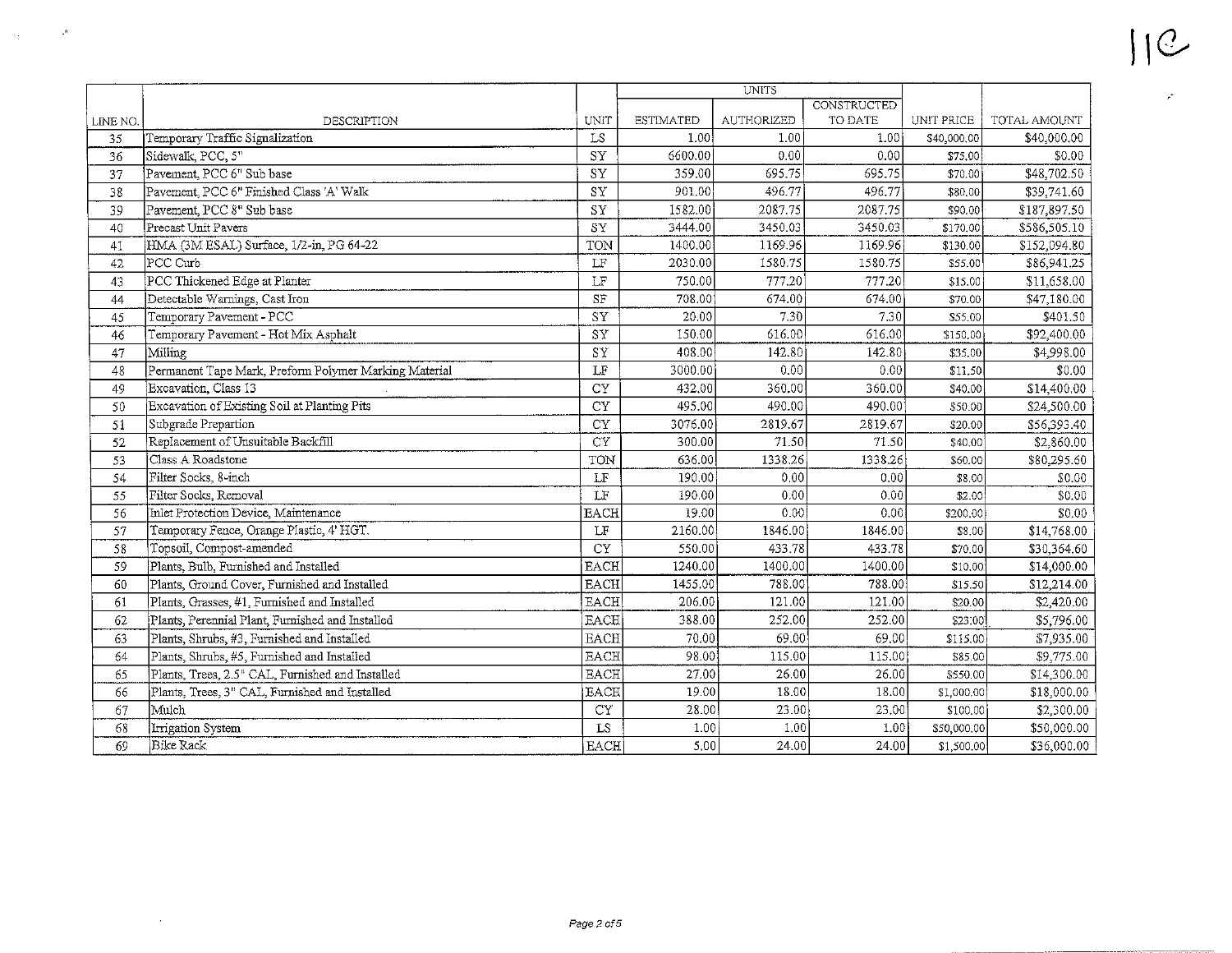| CONSTRUCTED<br>AUTHORIZED<br>TO DATE<br>UNIT PRICE<br>TOTAL AMOUNT<br><b>UNIT</b><br><b>ESTIMATED</b><br>LINE NO.<br>DESCRIPTION<br><b>EACH</b><br>90.00<br>Ornamental Metal Railing<br>83.00<br>\$83,000.00<br>83.00<br>\$1,000.00<br>70<br>\$6,500.00<br>EACH<br>13.00<br>13.00<br>Ornamental Metal Railing (Furnish Only)<br>6.00<br>\$500.00<br>$71\,$<br>14.00<br>15.00<br>14.00<br>\$42,000.00<br><b>EACH</b><br>\$3,000.00<br>72<br>Bench<br>\$11,207.00<br>LF<br>2935.00<br>1601.00<br>1601.00<br>73<br>1" PVC Conduit<br>\$7.00<br>877.00<br>$\mathbf{L}\mathbf{F}$<br>877.00<br>\$7,673.75<br>877.00<br>\$8.75<br>74<br>2" PVC Conduit<br>LF<br>495.00<br>495.00<br>495.00<br>\$4,455.00<br>\$9.00<br>75<br>2-1/2" PVC Conduit<br>2028.00<br>\$23,322.00<br>$\mathbf{LF}$<br>1050.00<br>2028.00<br>76<br>3" PVC Conduit<br>\$11.50<br>190.00<br>\$190.00<br>$\operatorname{LF}$<br>192.00<br>190.00<br>\$1.00<br>77<br>#12 CU Conductors<br>$\mathbf{L}\mathbf{F}$<br>3590.00<br>7075.00<br>7075.00<br>\$10,612.50<br>\$1.50<br>78<br>#6 CU Conductors<br>7940.00<br>5699.00<br>7940.00<br>\$15,880.00<br>LF<br>\$2.00<br>#4 CU Conductors<br>79<br>LF<br>1960.00<br>1960.00<br>1960.00<br>\$10,290.00<br>\$5.25<br>#2/0 CU Conductors<br>80<br>LF<br>1500.00<br>\$12,000.00<br>1500.00<br>1500.00<br>\$8.00<br>81<br>#4/0 CU Conductors<br>22.00<br>\$29,700.00<br>EACH<br>22.00<br>22.00<br>\$1,350.00<br>82<br>Receptacle Post<br>\$3,250.00<br><b>EACH</b><br>1.00<br>1.00<br>1.00<br>\$3,250.00<br>83<br>Power Bollard<br>2.00<br>2.00<br>2.00<br>\$11,600.00<br><b>EACH</b><br>84<br>\$5,800.00<br>Media Bollard<br>1138.00<br>\$13,087.00<br>$\mathbf{L}\mathbf{F}$<br>1138.00<br>1138.00<br>\$11.50<br>85<br>Media Hydrant Conduit<br>EACH<br>\$10,500.00<br>6.00<br>6.00<br>6.00<br>\$1,750.00<br>86<br>Pull Box - Sidewalk<br>11.00<br>\$13,200.00<br>12.00<br>12.00<br>87<br><b>EACH</b><br>Pull Box - Street<br>\$1,100.00<br>\$0.00<br><b>EACH</b><br>6.00<br>0.00<br>0.00<br>\$1,750.00<br>88<br>MidAmerican Fixtures Footing<br>\$14,000.00<br><b>EACH</b><br>1.00<br>2.00<br>2.00<br>\$7,000.00<br>89<br>Meter Cabinet (Main Power Connection)<br>LS<br>1.00<br>1.00<br>\$400,000.00<br>Traffic Signalization<br>1.00<br>\$400,000.00<br>90<br>3.00<br>Safety Closure<br><b>EACH</b><br>6.00<br>6.00<br>91<br>\$1,200.00<br>\$200.00<br>197.89<br>197.89<br>\$91,913.98<br>Additional Asphalt Setting Bed<br>TON<br>0.00<br>\$464.47<br>1.01<br>Removal of Building Foundation 5th & Walnut<br>$\mathbb{L}\mathbf{S}$<br>0.00<br>1.00<br>1.00<br>\$1,452.00<br>1.02<br>\$1,452.00<br>\$6,059.97<br>Electrical Conduits in Bus Shelter Foundation<br>LS<br>1.00<br>1.00<br>0.00<br>1.03<br>\$6,059.97<br>Foundation Removal for Traffic Signal Foundation<br>\$3,223.00<br>LS<br>0.00<br>1.00<br>1.00<br>1.04<br>\$3,223.00<br>Removal of Additional Traffic Signal Foundations<br>LS<br>0.00<br>1.00<br>1.00<br>\$2,354.00<br>$\overline{\phantom{a}}$<br>1.05<br>\$2,354.00<br>\$0.00<br>Paint Electrical Cabinets<br>LS<br>0.00<br>0.00<br>0.00<br>1.06<br>\$1,210.00<br>Repair Water Service to Cap Square<br>1.00<br>\$11,004.67<br>${\rm LS}$<br>0.00<br>1.00<br>\$11,004.67<br>1.07<br>Seal Joint between Existing Sidewalk and Kaleidoscope<br>$\mathbf{L}\mathbf{F}$<br>0.00<br>578.00<br>578.00<br>\$433.50<br>\$0,75<br>1.08<br>\$627.00<br>New Invert and Top for Manhole at 7th & Walnut<br>LS<br>0.00<br>1.00<br>1.00<br>1.09<br>\$627.00<br>LS<br>1.00<br>\$29,666.00<br>\$29,666.00<br>Additional Mobilization for HMA<br>0.00<br>1.00<br>2.01<br>$1.00\,$<br>LS<br>0.00<br>1.00<br>\$10,042.00<br>Debris Removal SE Corner 7 <sup>th</sup> & Walnut<br>\$10,042.00<br>2.02<br>1.00<br>1.00<br>\$3,272.50<br>Extension of Luminaire Arm<br>LS<br>0.00<br>\$3,272.50<br>2.03<br>1.00<br>0.00<br>1.00<br>LS<br>\$7,087.81<br>\$7,087.81<br>2.04<br>Repair Areaway at 7 <sup>th</sup> & Walnut<br>0.00<br>1.00<br>1.00<br>$\mathbb{L}\mathbf{S}$<br>\$25,011.51<br>Water Line to Irrigation Pit<br>\$25,011.51<br>2.05<br>${\rm LS}$<br>0.00<br>1.00<br>1.00<br>\$16,199.00<br>Repair Electrical Conduits at 5 <sup>th</sup> & Walnut<br>\$16,199.00<br>2.06<br>0.00<br>1.00<br>${\rm LS}$<br>1.00<br>\$5,066.70<br>2.07<br>Additional Sand Setting Bed<br>\$5,066.70<br>${\rm LS}$<br>0.00<br>1.00<br>1.00<br>\$5,888.52<br>\$5,888.52<br>Temporary Pavement Markings<br>2.08<br>${\rm LS}$<br>0.00<br>1.00<br>1.00<br>Trench Drain Installation<br>\$17,023.51<br>\$17,023.51<br>2.09<br>1.00<br>1.00<br>\$14,158.74<br>0.00 |      |                              |                        | <b>UNITS</b> |  |  |  |             |
|----------------------------------------------------------------------------------------------------------------------------------------------------------------------------------------------------------------------------------------------------------------------------------------------------------------------------------------------------------------------------------------------------------------------------------------------------------------------------------------------------------------------------------------------------------------------------------------------------------------------------------------------------------------------------------------------------------------------------------------------------------------------------------------------------------------------------------------------------------------------------------------------------------------------------------------------------------------------------------------------------------------------------------------------------------------------------------------------------------------------------------------------------------------------------------------------------------------------------------------------------------------------------------------------------------------------------------------------------------------------------------------------------------------------------------------------------------------------------------------------------------------------------------------------------------------------------------------------------------------------------------------------------------------------------------------------------------------------------------------------------------------------------------------------------------------------------------------------------------------------------------------------------------------------------------------------------------------------------------------------------------------------------------------------------------------------------------------------------------------------------------------------------------------------------------------------------------------------------------------------------------------------------------------------------------------------------------------------------------------------------------------------------------------------------------------------------------------------------------------------------------------------------------------------------------------------------------------------------------------------------------------------------------------------------------------------------------------------------------------------------------------------------------------------------------------------------------------------------------------------------------------------------------------------------------------------------------------------------------------------------------------------------------------------------------------------------------------------------------------------------------------------------------------------------------------------------------------------------------------------------------------------------------------------------------------------------------------------------------------------------------------------------------------------------------------------------------------------------------------------------------------------------------------------------------------------------------------------------------------------------------------------------------------------------------------------------------------------------------------------------------------------------------------------------------------------------------------------------------------------------------------------------------------------------------------------------------------------------------------------------------------------------------------------------------------------------------------------------------------------------------------------------------------------------------------------------------------------------------------------------------------------------------------------------------------------------------------------------------------------------------------------------------------------------------------------------------------------------------------------------------------------------------------------------------------------|------|------------------------------|------------------------|--------------|--|--|--|-------------|
|                                                                                                                                                                                                                                                                                                                                                                                                                                                                                                                                                                                                                                                                                                                                                                                                                                                                                                                                                                                                                                                                                                                                                                                                                                                                                                                                                                                                                                                                                                                                                                                                                                                                                                                                                                                                                                                                                                                                                                                                                                                                                                                                                                                                                                                                                                                                                                                                                                                                                                                                                                                                                                                                                                                                                                                                                                                                                                                                                                                                                                                                                                                                                                                                                                                                                                                                                                                                                                                                                                                                                                                                                                                                                                                                                                                                                                                                                                                                                                                                                                                                                                                                                                                                                                                                                                                                                                                                                                                                                                                                                                      |      |                              |                        |              |  |  |  |             |
|                                                                                                                                                                                                                                                                                                                                                                                                                                                                                                                                                                                                                                                                                                                                                                                                                                                                                                                                                                                                                                                                                                                                                                                                                                                                                                                                                                                                                                                                                                                                                                                                                                                                                                                                                                                                                                                                                                                                                                                                                                                                                                                                                                                                                                                                                                                                                                                                                                                                                                                                                                                                                                                                                                                                                                                                                                                                                                                                                                                                                                                                                                                                                                                                                                                                                                                                                                                                                                                                                                                                                                                                                                                                                                                                                                                                                                                                                                                                                                                                                                                                                                                                                                                                                                                                                                                                                                                                                                                                                                                                                                      |      |                              |                        |              |  |  |  |             |
|                                                                                                                                                                                                                                                                                                                                                                                                                                                                                                                                                                                                                                                                                                                                                                                                                                                                                                                                                                                                                                                                                                                                                                                                                                                                                                                                                                                                                                                                                                                                                                                                                                                                                                                                                                                                                                                                                                                                                                                                                                                                                                                                                                                                                                                                                                                                                                                                                                                                                                                                                                                                                                                                                                                                                                                                                                                                                                                                                                                                                                                                                                                                                                                                                                                                                                                                                                                                                                                                                                                                                                                                                                                                                                                                                                                                                                                                                                                                                                                                                                                                                                                                                                                                                                                                                                                                                                                                                                                                                                                                                                      |      |                              |                        |              |  |  |  |             |
|                                                                                                                                                                                                                                                                                                                                                                                                                                                                                                                                                                                                                                                                                                                                                                                                                                                                                                                                                                                                                                                                                                                                                                                                                                                                                                                                                                                                                                                                                                                                                                                                                                                                                                                                                                                                                                                                                                                                                                                                                                                                                                                                                                                                                                                                                                                                                                                                                                                                                                                                                                                                                                                                                                                                                                                                                                                                                                                                                                                                                                                                                                                                                                                                                                                                                                                                                                                                                                                                                                                                                                                                                                                                                                                                                                                                                                                                                                                                                                                                                                                                                                                                                                                                                                                                                                                                                                                                                                                                                                                                                                      |      |                              |                        |              |  |  |  |             |
|                                                                                                                                                                                                                                                                                                                                                                                                                                                                                                                                                                                                                                                                                                                                                                                                                                                                                                                                                                                                                                                                                                                                                                                                                                                                                                                                                                                                                                                                                                                                                                                                                                                                                                                                                                                                                                                                                                                                                                                                                                                                                                                                                                                                                                                                                                                                                                                                                                                                                                                                                                                                                                                                                                                                                                                                                                                                                                                                                                                                                                                                                                                                                                                                                                                                                                                                                                                                                                                                                                                                                                                                                                                                                                                                                                                                                                                                                                                                                                                                                                                                                                                                                                                                                                                                                                                                                                                                                                                                                                                                                                      |      |                              |                        |              |  |  |  |             |
|                                                                                                                                                                                                                                                                                                                                                                                                                                                                                                                                                                                                                                                                                                                                                                                                                                                                                                                                                                                                                                                                                                                                                                                                                                                                                                                                                                                                                                                                                                                                                                                                                                                                                                                                                                                                                                                                                                                                                                                                                                                                                                                                                                                                                                                                                                                                                                                                                                                                                                                                                                                                                                                                                                                                                                                                                                                                                                                                                                                                                                                                                                                                                                                                                                                                                                                                                                                                                                                                                                                                                                                                                                                                                                                                                                                                                                                                                                                                                                                                                                                                                                                                                                                                                                                                                                                                                                                                                                                                                                                                                                      |      |                              |                        |              |  |  |  |             |
|                                                                                                                                                                                                                                                                                                                                                                                                                                                                                                                                                                                                                                                                                                                                                                                                                                                                                                                                                                                                                                                                                                                                                                                                                                                                                                                                                                                                                                                                                                                                                                                                                                                                                                                                                                                                                                                                                                                                                                                                                                                                                                                                                                                                                                                                                                                                                                                                                                                                                                                                                                                                                                                                                                                                                                                                                                                                                                                                                                                                                                                                                                                                                                                                                                                                                                                                                                                                                                                                                                                                                                                                                                                                                                                                                                                                                                                                                                                                                                                                                                                                                                                                                                                                                                                                                                                                                                                                                                                                                                                                                                      |      |                              |                        |              |  |  |  |             |
|                                                                                                                                                                                                                                                                                                                                                                                                                                                                                                                                                                                                                                                                                                                                                                                                                                                                                                                                                                                                                                                                                                                                                                                                                                                                                                                                                                                                                                                                                                                                                                                                                                                                                                                                                                                                                                                                                                                                                                                                                                                                                                                                                                                                                                                                                                                                                                                                                                                                                                                                                                                                                                                                                                                                                                                                                                                                                                                                                                                                                                                                                                                                                                                                                                                                                                                                                                                                                                                                                                                                                                                                                                                                                                                                                                                                                                                                                                                                                                                                                                                                                                                                                                                                                                                                                                                                                                                                                                                                                                                                                                      |      |                              |                        |              |  |  |  |             |
|                                                                                                                                                                                                                                                                                                                                                                                                                                                                                                                                                                                                                                                                                                                                                                                                                                                                                                                                                                                                                                                                                                                                                                                                                                                                                                                                                                                                                                                                                                                                                                                                                                                                                                                                                                                                                                                                                                                                                                                                                                                                                                                                                                                                                                                                                                                                                                                                                                                                                                                                                                                                                                                                                                                                                                                                                                                                                                                                                                                                                                                                                                                                                                                                                                                                                                                                                                                                                                                                                                                                                                                                                                                                                                                                                                                                                                                                                                                                                                                                                                                                                                                                                                                                                                                                                                                                                                                                                                                                                                                                                                      |      |                              |                        |              |  |  |  |             |
|                                                                                                                                                                                                                                                                                                                                                                                                                                                                                                                                                                                                                                                                                                                                                                                                                                                                                                                                                                                                                                                                                                                                                                                                                                                                                                                                                                                                                                                                                                                                                                                                                                                                                                                                                                                                                                                                                                                                                                                                                                                                                                                                                                                                                                                                                                                                                                                                                                                                                                                                                                                                                                                                                                                                                                                                                                                                                                                                                                                                                                                                                                                                                                                                                                                                                                                                                                                                                                                                                                                                                                                                                                                                                                                                                                                                                                                                                                                                                                                                                                                                                                                                                                                                                                                                                                                                                                                                                                                                                                                                                                      |      |                              |                        |              |  |  |  |             |
|                                                                                                                                                                                                                                                                                                                                                                                                                                                                                                                                                                                                                                                                                                                                                                                                                                                                                                                                                                                                                                                                                                                                                                                                                                                                                                                                                                                                                                                                                                                                                                                                                                                                                                                                                                                                                                                                                                                                                                                                                                                                                                                                                                                                                                                                                                                                                                                                                                                                                                                                                                                                                                                                                                                                                                                                                                                                                                                                                                                                                                                                                                                                                                                                                                                                                                                                                                                                                                                                                                                                                                                                                                                                                                                                                                                                                                                                                                                                                                                                                                                                                                                                                                                                                                                                                                                                                                                                                                                                                                                                                                      |      |                              |                        |              |  |  |  |             |
|                                                                                                                                                                                                                                                                                                                                                                                                                                                                                                                                                                                                                                                                                                                                                                                                                                                                                                                                                                                                                                                                                                                                                                                                                                                                                                                                                                                                                                                                                                                                                                                                                                                                                                                                                                                                                                                                                                                                                                                                                                                                                                                                                                                                                                                                                                                                                                                                                                                                                                                                                                                                                                                                                                                                                                                                                                                                                                                                                                                                                                                                                                                                                                                                                                                                                                                                                                                                                                                                                                                                                                                                                                                                                                                                                                                                                                                                                                                                                                                                                                                                                                                                                                                                                                                                                                                                                                                                                                                                                                                                                                      |      |                              |                        |              |  |  |  |             |
|                                                                                                                                                                                                                                                                                                                                                                                                                                                                                                                                                                                                                                                                                                                                                                                                                                                                                                                                                                                                                                                                                                                                                                                                                                                                                                                                                                                                                                                                                                                                                                                                                                                                                                                                                                                                                                                                                                                                                                                                                                                                                                                                                                                                                                                                                                                                                                                                                                                                                                                                                                                                                                                                                                                                                                                                                                                                                                                                                                                                                                                                                                                                                                                                                                                                                                                                                                                                                                                                                                                                                                                                                                                                                                                                                                                                                                                                                                                                                                                                                                                                                                                                                                                                                                                                                                                                                                                                                                                                                                                                                                      |      |                              |                        |              |  |  |  |             |
|                                                                                                                                                                                                                                                                                                                                                                                                                                                                                                                                                                                                                                                                                                                                                                                                                                                                                                                                                                                                                                                                                                                                                                                                                                                                                                                                                                                                                                                                                                                                                                                                                                                                                                                                                                                                                                                                                                                                                                                                                                                                                                                                                                                                                                                                                                                                                                                                                                                                                                                                                                                                                                                                                                                                                                                                                                                                                                                                                                                                                                                                                                                                                                                                                                                                                                                                                                                                                                                                                                                                                                                                                                                                                                                                                                                                                                                                                                                                                                                                                                                                                                                                                                                                                                                                                                                                                                                                                                                                                                                                                                      |      |                              |                        |              |  |  |  |             |
|                                                                                                                                                                                                                                                                                                                                                                                                                                                                                                                                                                                                                                                                                                                                                                                                                                                                                                                                                                                                                                                                                                                                                                                                                                                                                                                                                                                                                                                                                                                                                                                                                                                                                                                                                                                                                                                                                                                                                                                                                                                                                                                                                                                                                                                                                                                                                                                                                                                                                                                                                                                                                                                                                                                                                                                                                                                                                                                                                                                                                                                                                                                                                                                                                                                                                                                                                                                                                                                                                                                                                                                                                                                                                                                                                                                                                                                                                                                                                                                                                                                                                                                                                                                                                                                                                                                                                                                                                                                                                                                                                                      |      |                              |                        |              |  |  |  |             |
|                                                                                                                                                                                                                                                                                                                                                                                                                                                                                                                                                                                                                                                                                                                                                                                                                                                                                                                                                                                                                                                                                                                                                                                                                                                                                                                                                                                                                                                                                                                                                                                                                                                                                                                                                                                                                                                                                                                                                                                                                                                                                                                                                                                                                                                                                                                                                                                                                                                                                                                                                                                                                                                                                                                                                                                                                                                                                                                                                                                                                                                                                                                                                                                                                                                                                                                                                                                                                                                                                                                                                                                                                                                                                                                                                                                                                                                                                                                                                                                                                                                                                                                                                                                                                                                                                                                                                                                                                                                                                                                                                                      |      |                              |                        |              |  |  |  |             |
|                                                                                                                                                                                                                                                                                                                                                                                                                                                                                                                                                                                                                                                                                                                                                                                                                                                                                                                                                                                                                                                                                                                                                                                                                                                                                                                                                                                                                                                                                                                                                                                                                                                                                                                                                                                                                                                                                                                                                                                                                                                                                                                                                                                                                                                                                                                                                                                                                                                                                                                                                                                                                                                                                                                                                                                                                                                                                                                                                                                                                                                                                                                                                                                                                                                                                                                                                                                                                                                                                                                                                                                                                                                                                                                                                                                                                                                                                                                                                                                                                                                                                                                                                                                                                                                                                                                                                                                                                                                                                                                                                                      |      |                              |                        |              |  |  |  |             |
|                                                                                                                                                                                                                                                                                                                                                                                                                                                                                                                                                                                                                                                                                                                                                                                                                                                                                                                                                                                                                                                                                                                                                                                                                                                                                                                                                                                                                                                                                                                                                                                                                                                                                                                                                                                                                                                                                                                                                                                                                                                                                                                                                                                                                                                                                                                                                                                                                                                                                                                                                                                                                                                                                                                                                                                                                                                                                                                                                                                                                                                                                                                                                                                                                                                                                                                                                                                                                                                                                                                                                                                                                                                                                                                                                                                                                                                                                                                                                                                                                                                                                                                                                                                                                                                                                                                                                                                                                                                                                                                                                                      |      |                              |                        |              |  |  |  |             |
|                                                                                                                                                                                                                                                                                                                                                                                                                                                                                                                                                                                                                                                                                                                                                                                                                                                                                                                                                                                                                                                                                                                                                                                                                                                                                                                                                                                                                                                                                                                                                                                                                                                                                                                                                                                                                                                                                                                                                                                                                                                                                                                                                                                                                                                                                                                                                                                                                                                                                                                                                                                                                                                                                                                                                                                                                                                                                                                                                                                                                                                                                                                                                                                                                                                                                                                                                                                                                                                                                                                                                                                                                                                                                                                                                                                                                                                                                                                                                                                                                                                                                                                                                                                                                                                                                                                                                                                                                                                                                                                                                                      |      |                              |                        |              |  |  |  |             |
|                                                                                                                                                                                                                                                                                                                                                                                                                                                                                                                                                                                                                                                                                                                                                                                                                                                                                                                                                                                                                                                                                                                                                                                                                                                                                                                                                                                                                                                                                                                                                                                                                                                                                                                                                                                                                                                                                                                                                                                                                                                                                                                                                                                                                                                                                                                                                                                                                                                                                                                                                                                                                                                                                                                                                                                                                                                                                                                                                                                                                                                                                                                                                                                                                                                                                                                                                                                                                                                                                                                                                                                                                                                                                                                                                                                                                                                                                                                                                                                                                                                                                                                                                                                                                                                                                                                                                                                                                                                                                                                                                                      |      |                              |                        |              |  |  |  |             |
|                                                                                                                                                                                                                                                                                                                                                                                                                                                                                                                                                                                                                                                                                                                                                                                                                                                                                                                                                                                                                                                                                                                                                                                                                                                                                                                                                                                                                                                                                                                                                                                                                                                                                                                                                                                                                                                                                                                                                                                                                                                                                                                                                                                                                                                                                                                                                                                                                                                                                                                                                                                                                                                                                                                                                                                                                                                                                                                                                                                                                                                                                                                                                                                                                                                                                                                                                                                                                                                                                                                                                                                                                                                                                                                                                                                                                                                                                                                                                                                                                                                                                                                                                                                                                                                                                                                                                                                                                                                                                                                                                                      |      |                              |                        |              |  |  |  |             |
|                                                                                                                                                                                                                                                                                                                                                                                                                                                                                                                                                                                                                                                                                                                                                                                                                                                                                                                                                                                                                                                                                                                                                                                                                                                                                                                                                                                                                                                                                                                                                                                                                                                                                                                                                                                                                                                                                                                                                                                                                                                                                                                                                                                                                                                                                                                                                                                                                                                                                                                                                                                                                                                                                                                                                                                                                                                                                                                                                                                                                                                                                                                                                                                                                                                                                                                                                                                                                                                                                                                                                                                                                                                                                                                                                                                                                                                                                                                                                                                                                                                                                                                                                                                                                                                                                                                                                                                                                                                                                                                                                                      |      |                              |                        |              |  |  |  |             |
|                                                                                                                                                                                                                                                                                                                                                                                                                                                                                                                                                                                                                                                                                                                                                                                                                                                                                                                                                                                                                                                                                                                                                                                                                                                                                                                                                                                                                                                                                                                                                                                                                                                                                                                                                                                                                                                                                                                                                                                                                                                                                                                                                                                                                                                                                                                                                                                                                                                                                                                                                                                                                                                                                                                                                                                                                                                                                                                                                                                                                                                                                                                                                                                                                                                                                                                                                                                                                                                                                                                                                                                                                                                                                                                                                                                                                                                                                                                                                                                                                                                                                                                                                                                                                                                                                                                                                                                                                                                                                                                                                                      |      |                              |                        |              |  |  |  |             |
|                                                                                                                                                                                                                                                                                                                                                                                                                                                                                                                                                                                                                                                                                                                                                                                                                                                                                                                                                                                                                                                                                                                                                                                                                                                                                                                                                                                                                                                                                                                                                                                                                                                                                                                                                                                                                                                                                                                                                                                                                                                                                                                                                                                                                                                                                                                                                                                                                                                                                                                                                                                                                                                                                                                                                                                                                                                                                                                                                                                                                                                                                                                                                                                                                                                                                                                                                                                                                                                                                                                                                                                                                                                                                                                                                                                                                                                                                                                                                                                                                                                                                                                                                                                                                                                                                                                                                                                                                                                                                                                                                                      |      |                              |                        |              |  |  |  |             |
|                                                                                                                                                                                                                                                                                                                                                                                                                                                                                                                                                                                                                                                                                                                                                                                                                                                                                                                                                                                                                                                                                                                                                                                                                                                                                                                                                                                                                                                                                                                                                                                                                                                                                                                                                                                                                                                                                                                                                                                                                                                                                                                                                                                                                                                                                                                                                                                                                                                                                                                                                                                                                                                                                                                                                                                                                                                                                                                                                                                                                                                                                                                                                                                                                                                                                                                                                                                                                                                                                                                                                                                                                                                                                                                                                                                                                                                                                                                                                                                                                                                                                                                                                                                                                                                                                                                                                                                                                                                                                                                                                                      |      |                              |                        |              |  |  |  |             |
|                                                                                                                                                                                                                                                                                                                                                                                                                                                                                                                                                                                                                                                                                                                                                                                                                                                                                                                                                                                                                                                                                                                                                                                                                                                                                                                                                                                                                                                                                                                                                                                                                                                                                                                                                                                                                                                                                                                                                                                                                                                                                                                                                                                                                                                                                                                                                                                                                                                                                                                                                                                                                                                                                                                                                                                                                                                                                                                                                                                                                                                                                                                                                                                                                                                                                                                                                                                                                                                                                                                                                                                                                                                                                                                                                                                                                                                                                                                                                                                                                                                                                                                                                                                                                                                                                                                                                                                                                                                                                                                                                                      |      |                              |                        |              |  |  |  |             |
|                                                                                                                                                                                                                                                                                                                                                                                                                                                                                                                                                                                                                                                                                                                                                                                                                                                                                                                                                                                                                                                                                                                                                                                                                                                                                                                                                                                                                                                                                                                                                                                                                                                                                                                                                                                                                                                                                                                                                                                                                                                                                                                                                                                                                                                                                                                                                                                                                                                                                                                                                                                                                                                                                                                                                                                                                                                                                                                                                                                                                                                                                                                                                                                                                                                                                                                                                                                                                                                                                                                                                                                                                                                                                                                                                                                                                                                                                                                                                                                                                                                                                                                                                                                                                                                                                                                                                                                                                                                                                                                                                                      |      |                              |                        |              |  |  |  |             |
|                                                                                                                                                                                                                                                                                                                                                                                                                                                                                                                                                                                                                                                                                                                                                                                                                                                                                                                                                                                                                                                                                                                                                                                                                                                                                                                                                                                                                                                                                                                                                                                                                                                                                                                                                                                                                                                                                                                                                                                                                                                                                                                                                                                                                                                                                                                                                                                                                                                                                                                                                                                                                                                                                                                                                                                                                                                                                                                                                                                                                                                                                                                                                                                                                                                                                                                                                                                                                                                                                                                                                                                                                                                                                                                                                                                                                                                                                                                                                                                                                                                                                                                                                                                                                                                                                                                                                                                                                                                                                                                                                                      |      |                              |                        |              |  |  |  |             |
|                                                                                                                                                                                                                                                                                                                                                                                                                                                                                                                                                                                                                                                                                                                                                                                                                                                                                                                                                                                                                                                                                                                                                                                                                                                                                                                                                                                                                                                                                                                                                                                                                                                                                                                                                                                                                                                                                                                                                                                                                                                                                                                                                                                                                                                                                                                                                                                                                                                                                                                                                                                                                                                                                                                                                                                                                                                                                                                                                                                                                                                                                                                                                                                                                                                                                                                                                                                                                                                                                                                                                                                                                                                                                                                                                                                                                                                                                                                                                                                                                                                                                                                                                                                                                                                                                                                                                                                                                                                                                                                                                                      |      |                              |                        |              |  |  |  |             |
|                                                                                                                                                                                                                                                                                                                                                                                                                                                                                                                                                                                                                                                                                                                                                                                                                                                                                                                                                                                                                                                                                                                                                                                                                                                                                                                                                                                                                                                                                                                                                                                                                                                                                                                                                                                                                                                                                                                                                                                                                                                                                                                                                                                                                                                                                                                                                                                                                                                                                                                                                                                                                                                                                                                                                                                                                                                                                                                                                                                                                                                                                                                                                                                                                                                                                                                                                                                                                                                                                                                                                                                                                                                                                                                                                                                                                                                                                                                                                                                                                                                                                                                                                                                                                                                                                                                                                                                                                                                                                                                                                                      |      |                              |                        |              |  |  |  |             |
|                                                                                                                                                                                                                                                                                                                                                                                                                                                                                                                                                                                                                                                                                                                                                                                                                                                                                                                                                                                                                                                                                                                                                                                                                                                                                                                                                                                                                                                                                                                                                                                                                                                                                                                                                                                                                                                                                                                                                                                                                                                                                                                                                                                                                                                                                                                                                                                                                                                                                                                                                                                                                                                                                                                                                                                                                                                                                                                                                                                                                                                                                                                                                                                                                                                                                                                                                                                                                                                                                                                                                                                                                                                                                                                                                                                                                                                                                                                                                                                                                                                                                                                                                                                                                                                                                                                                                                                                                                                                                                                                                                      |      |                              |                        |              |  |  |  |             |
|                                                                                                                                                                                                                                                                                                                                                                                                                                                                                                                                                                                                                                                                                                                                                                                                                                                                                                                                                                                                                                                                                                                                                                                                                                                                                                                                                                                                                                                                                                                                                                                                                                                                                                                                                                                                                                                                                                                                                                                                                                                                                                                                                                                                                                                                                                                                                                                                                                                                                                                                                                                                                                                                                                                                                                                                                                                                                                                                                                                                                                                                                                                                                                                                                                                                                                                                                                                                                                                                                                                                                                                                                                                                                                                                                                                                                                                                                                                                                                                                                                                                                                                                                                                                                                                                                                                                                                                                                                                                                                                                                                      |      |                              |                        |              |  |  |  |             |
|                                                                                                                                                                                                                                                                                                                                                                                                                                                                                                                                                                                                                                                                                                                                                                                                                                                                                                                                                                                                                                                                                                                                                                                                                                                                                                                                                                                                                                                                                                                                                                                                                                                                                                                                                                                                                                                                                                                                                                                                                                                                                                                                                                                                                                                                                                                                                                                                                                                                                                                                                                                                                                                                                                                                                                                                                                                                                                                                                                                                                                                                                                                                                                                                                                                                                                                                                                                                                                                                                                                                                                                                                                                                                                                                                                                                                                                                                                                                                                                                                                                                                                                                                                                                                                                                                                                                                                                                                                                                                                                                                                      |      |                              |                        |              |  |  |  |             |
|                                                                                                                                                                                                                                                                                                                                                                                                                                                                                                                                                                                                                                                                                                                                                                                                                                                                                                                                                                                                                                                                                                                                                                                                                                                                                                                                                                                                                                                                                                                                                                                                                                                                                                                                                                                                                                                                                                                                                                                                                                                                                                                                                                                                                                                                                                                                                                                                                                                                                                                                                                                                                                                                                                                                                                                                                                                                                                                                                                                                                                                                                                                                                                                                                                                                                                                                                                                                                                                                                                                                                                                                                                                                                                                                                                                                                                                                                                                                                                                                                                                                                                                                                                                                                                                                                                                                                                                                                                                                                                                                                                      |      |                              |                        |              |  |  |  |             |
|                                                                                                                                                                                                                                                                                                                                                                                                                                                                                                                                                                                                                                                                                                                                                                                                                                                                                                                                                                                                                                                                                                                                                                                                                                                                                                                                                                                                                                                                                                                                                                                                                                                                                                                                                                                                                                                                                                                                                                                                                                                                                                                                                                                                                                                                                                                                                                                                                                                                                                                                                                                                                                                                                                                                                                                                                                                                                                                                                                                                                                                                                                                                                                                                                                                                                                                                                                                                                                                                                                                                                                                                                                                                                                                                                                                                                                                                                                                                                                                                                                                                                                                                                                                                                                                                                                                                                                                                                                                                                                                                                                      |      |                              |                        |              |  |  |  |             |
|                                                                                                                                                                                                                                                                                                                                                                                                                                                                                                                                                                                                                                                                                                                                                                                                                                                                                                                                                                                                                                                                                                                                                                                                                                                                                                                                                                                                                                                                                                                                                                                                                                                                                                                                                                                                                                                                                                                                                                                                                                                                                                                                                                                                                                                                                                                                                                                                                                                                                                                                                                                                                                                                                                                                                                                                                                                                                                                                                                                                                                                                                                                                                                                                                                                                                                                                                                                                                                                                                                                                                                                                                                                                                                                                                                                                                                                                                                                                                                                                                                                                                                                                                                                                                                                                                                                                                                                                                                                                                                                                                                      |      |                              |                        |              |  |  |  |             |
|                                                                                                                                                                                                                                                                                                                                                                                                                                                                                                                                                                                                                                                                                                                                                                                                                                                                                                                                                                                                                                                                                                                                                                                                                                                                                                                                                                                                                                                                                                                                                                                                                                                                                                                                                                                                                                                                                                                                                                                                                                                                                                                                                                                                                                                                                                                                                                                                                                                                                                                                                                                                                                                                                                                                                                                                                                                                                                                                                                                                                                                                                                                                                                                                                                                                                                                                                                                                                                                                                                                                                                                                                                                                                                                                                                                                                                                                                                                                                                                                                                                                                                                                                                                                                                                                                                                                                                                                                                                                                                                                                                      |      |                              |                        |              |  |  |  |             |
|                                                                                                                                                                                                                                                                                                                                                                                                                                                                                                                                                                                                                                                                                                                                                                                                                                                                                                                                                                                                                                                                                                                                                                                                                                                                                                                                                                                                                                                                                                                                                                                                                                                                                                                                                                                                                                                                                                                                                                                                                                                                                                                                                                                                                                                                                                                                                                                                                                                                                                                                                                                                                                                                                                                                                                                                                                                                                                                                                                                                                                                                                                                                                                                                                                                                                                                                                                                                                                                                                                                                                                                                                                                                                                                                                                                                                                                                                                                                                                                                                                                                                                                                                                                                                                                                                                                                                                                                                                                                                                                                                                      |      |                              |                        |              |  |  |  |             |
|                                                                                                                                                                                                                                                                                                                                                                                                                                                                                                                                                                                                                                                                                                                                                                                                                                                                                                                                                                                                                                                                                                                                                                                                                                                                                                                                                                                                                                                                                                                                                                                                                                                                                                                                                                                                                                                                                                                                                                                                                                                                                                                                                                                                                                                                                                                                                                                                                                                                                                                                                                                                                                                                                                                                                                                                                                                                                                                                                                                                                                                                                                                                                                                                                                                                                                                                                                                                                                                                                                                                                                                                                                                                                                                                                                                                                                                                                                                                                                                                                                                                                                                                                                                                                                                                                                                                                                                                                                                                                                                                                                      |      |                              |                        |              |  |  |  |             |
|                                                                                                                                                                                                                                                                                                                                                                                                                                                                                                                                                                                                                                                                                                                                                                                                                                                                                                                                                                                                                                                                                                                                                                                                                                                                                                                                                                                                                                                                                                                                                                                                                                                                                                                                                                                                                                                                                                                                                                                                                                                                                                                                                                                                                                                                                                                                                                                                                                                                                                                                                                                                                                                                                                                                                                                                                                                                                                                                                                                                                                                                                                                                                                                                                                                                                                                                                                                                                                                                                                                                                                                                                                                                                                                                                                                                                                                                                                                                                                                                                                                                                                                                                                                                                                                                                                                                                                                                                                                                                                                                                                      |      |                              |                        |              |  |  |  |             |
|                                                                                                                                                                                                                                                                                                                                                                                                                                                                                                                                                                                                                                                                                                                                                                                                                                                                                                                                                                                                                                                                                                                                                                                                                                                                                                                                                                                                                                                                                                                                                                                                                                                                                                                                                                                                                                                                                                                                                                                                                                                                                                                                                                                                                                                                                                                                                                                                                                                                                                                                                                                                                                                                                                                                                                                                                                                                                                                                                                                                                                                                                                                                                                                                                                                                                                                                                                                                                                                                                                                                                                                                                                                                                                                                                                                                                                                                                                                                                                                                                                                                                                                                                                                                                                                                                                                                                                                                                                                                                                                                                                      |      |                              |                        |              |  |  |  |             |
|                                                                                                                                                                                                                                                                                                                                                                                                                                                                                                                                                                                                                                                                                                                                                                                                                                                                                                                                                                                                                                                                                                                                                                                                                                                                                                                                                                                                                                                                                                                                                                                                                                                                                                                                                                                                                                                                                                                                                                                                                                                                                                                                                                                                                                                                                                                                                                                                                                                                                                                                                                                                                                                                                                                                                                                                                                                                                                                                                                                                                                                                                                                                                                                                                                                                                                                                                                                                                                                                                                                                                                                                                                                                                                                                                                                                                                                                                                                                                                                                                                                                                                                                                                                                                                                                                                                                                                                                                                                                                                                                                                      |      |                              |                        |              |  |  |  |             |
|                                                                                                                                                                                                                                                                                                                                                                                                                                                                                                                                                                                                                                                                                                                                                                                                                                                                                                                                                                                                                                                                                                                                                                                                                                                                                                                                                                                                                                                                                                                                                                                                                                                                                                                                                                                                                                                                                                                                                                                                                                                                                                                                                                                                                                                                                                                                                                                                                                                                                                                                                                                                                                                                                                                                                                                                                                                                                                                                                                                                                                                                                                                                                                                                                                                                                                                                                                                                                                                                                                                                                                                                                                                                                                                                                                                                                                                                                                                                                                                                                                                                                                                                                                                                                                                                                                                                                                                                                                                                                                                                                                      |      |                              |                        |              |  |  |  |             |
|                                                                                                                                                                                                                                                                                                                                                                                                                                                                                                                                                                                                                                                                                                                                                                                                                                                                                                                                                                                                                                                                                                                                                                                                                                                                                                                                                                                                                                                                                                                                                                                                                                                                                                                                                                                                                                                                                                                                                                                                                                                                                                                                                                                                                                                                                                                                                                                                                                                                                                                                                                                                                                                                                                                                                                                                                                                                                                                                                                                                                                                                                                                                                                                                                                                                                                                                                                                                                                                                                                                                                                                                                                                                                                                                                                                                                                                                                                                                                                                                                                                                                                                                                                                                                                                                                                                                                                                                                                                                                                                                                                      |      |                              |                        |              |  |  |  |             |
|                                                                                                                                                                                                                                                                                                                                                                                                                                                                                                                                                                                                                                                                                                                                                                                                                                                                                                                                                                                                                                                                                                                                                                                                                                                                                                                                                                                                                                                                                                                                                                                                                                                                                                                                                                                                                                                                                                                                                                                                                                                                                                                                                                                                                                                                                                                                                                                                                                                                                                                                                                                                                                                                                                                                                                                                                                                                                                                                                                                                                                                                                                                                                                                                                                                                                                                                                                                                                                                                                                                                                                                                                                                                                                                                                                                                                                                                                                                                                                                                                                                                                                                                                                                                                                                                                                                                                                                                                                                                                                                                                                      | 2.10 | Existing Casting Adjustments | $\mathbb{L}\mathbf{S}$ |              |  |  |  | \$14,158.74 |

 $\bar{p}$ 

 $\langle \psi_4 \rangle$ 

 $\mathcal{L}^{\text{max}}_{\text{max}}$ 

 $\sim$  $\mathcal{L}_{\mathrm{eff}}$ 

 $\sim$ 

 $\mathcal{P}^{\mathcal{C}}$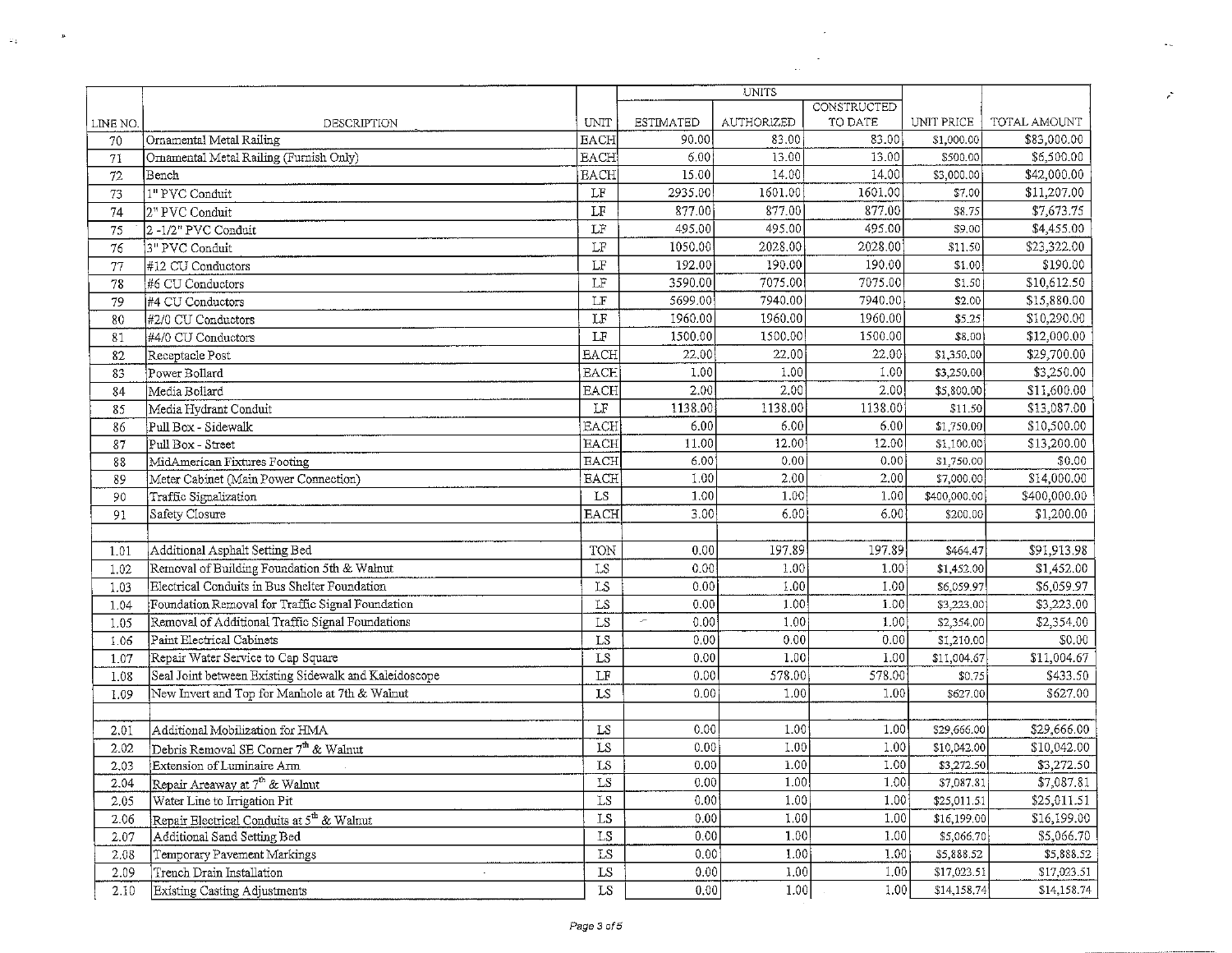$\label{eq:2} \frac{1}{\sqrt{2}}\left(\frac{1}{\sqrt{2}}\right)^{2} \frac{1}{\sqrt{2}}\left(\frac{1}{\sqrt{2}}\right)^{2}$ 

 $\mathcal{L}^{\text{max}}_{\text{max}}$  and  $\mathcal{L}^{\text{max}}_{\text{max}}$ 

 $\mathcal{L}^{\text{max}}_{\text{max}}$  and  $\mathcal{L}^{\text{max}}_{\text{max}}$ 

 $\mathcal{L}$ 

|          |                                            |      | UNITS            |            |             |             |              |
|----------|--------------------------------------------|------|------------------|------------|-------------|-------------|--------------|
|          |                                            |      |                  |            | CONSTRUCTED |             |              |
| LINE NO. | <b>DESCRIPTION</b>                         | UNIT | <b>ESTIMATED</b> | AUTHORIZED | TO DATE     | UNIT PRICE  | TOTAL AMOUNT |
| 2.11     | Paver and Subslab Removal/Replacement      | LS   | 0.001            | 1.00       | 1.00        | \$20,653,35 | \$20,653.35  |
| 2.12     | Skywalk Footing Removal                    | LS   | 0.00             | 1.00       | 1.00        | \$4,053.50  | \$4,053.50   |
| 2.13     | Additional Mobilization for Subcontractors | LS   | 0.00             | 1.00       | 1.001       | \$4,950,00  | \$4,950.00   |
| 2.14     | Unused Plant Material                      | LS   | 0.001            | 1.00       | $1.00\,$    | \$2,588.37  | \$2,588,37   |
| 2.15     | Extra Bench                                | LS   | 0.001            | 1.00       | 1.00        | \$2,664,20  | \$2,664.20   |
|          |                                            |      |                  |            |             |             |              |
| 3.01     | Grinding for Pavement Markings             | LF   | 0.00             | 3,176.00   | 3,176.00    | \$3.30      | \$10,480.80  |
| 3.02     | Grooved Pavement Marking Tape              | LF.  | 0.001            | 970.00     | 970.00      | \$11.50     | \$11,155.00  |
| 3.03     | <b>Epoxy Painted Pavement Markings</b>     | LF   | 0.001            | 2203.00    | 2203.00     | \$12.93     | \$28,484.79  |
| 3.04     | Additional Traffic Control                 | LS   | 0.001            | 1.00       | 1.00        | \$1,700.00  | \$1,700,00   |
|          |                                            |      |                  |            |             |             |              |

 $\label{eq:2.1} \mathcal{L}(\mathcal{L}^{\text{max}}_{\mathcal{L}}(\mathcal{L}^{\text{max}}_{\mathcal{L}}),\mathcal{L}^{\text{max}}_{\mathcal{L}}(\mathcal{L}^{\text{max}}_{\mathcal{L}}))$ 

 $\sigma_{\rm{min}} = \sigma_{\rm{max}} = 1.5$ 

 $\alpha_{\rm{eff}}$  and  $\alpha_{\rm{eff}}$ 

 $\label{eq:2.1} \frac{1}{\sqrt{2\pi}}\left(\frac{1}{\sqrt{2\pi}}\right)^{2} \left(\frac{1}{\sqrt{2\pi}}\right)^{2} \left(\frac{1}{\sqrt{2\pi}}\right)^{2} \left(\frac{1}{\sqrt{2\pi}}\right)^{2} \left(\frac{1}{\sqrt{2\pi}}\right)^{2} \left(\frac{1}{\sqrt{2\pi}}\right)^{2} \left(\frac{1}{\sqrt{2\pi}}\right)^{2} \left(\frac{1}{\sqrt{2\pi}}\right)^{2} \left(\frac{1}{\sqrt{2\pi}}\right)^{2} \left(\frac{1}{\sqrt{2\pi}}\right)^{2$ 

 $\label{eq:2.1} \mathcal{L}(\mathcal{L}^{\mathcal{L}}_{\mathcal{L}}(\mathcal{L}^{\mathcal{L}}_{\mathcal{L}})) = \mathcal{L}(\mathcal{L}^{\mathcal{L}}_{\mathcal{L}}(\mathcal{L}^{\mathcal{L}}_{\mathcal{L}})) = \mathcal{L}(\mathcal{L}^{\mathcal{L}}_{\mathcal{L}}(\mathcal{L}^{\mathcal{L}}_{\mathcal{L}}))$ 

 $\mathcal{L}^{\text{max}}_{\text{max}}$  and  $\mathcal{L}^{\text{max}}_{\text{max}}$